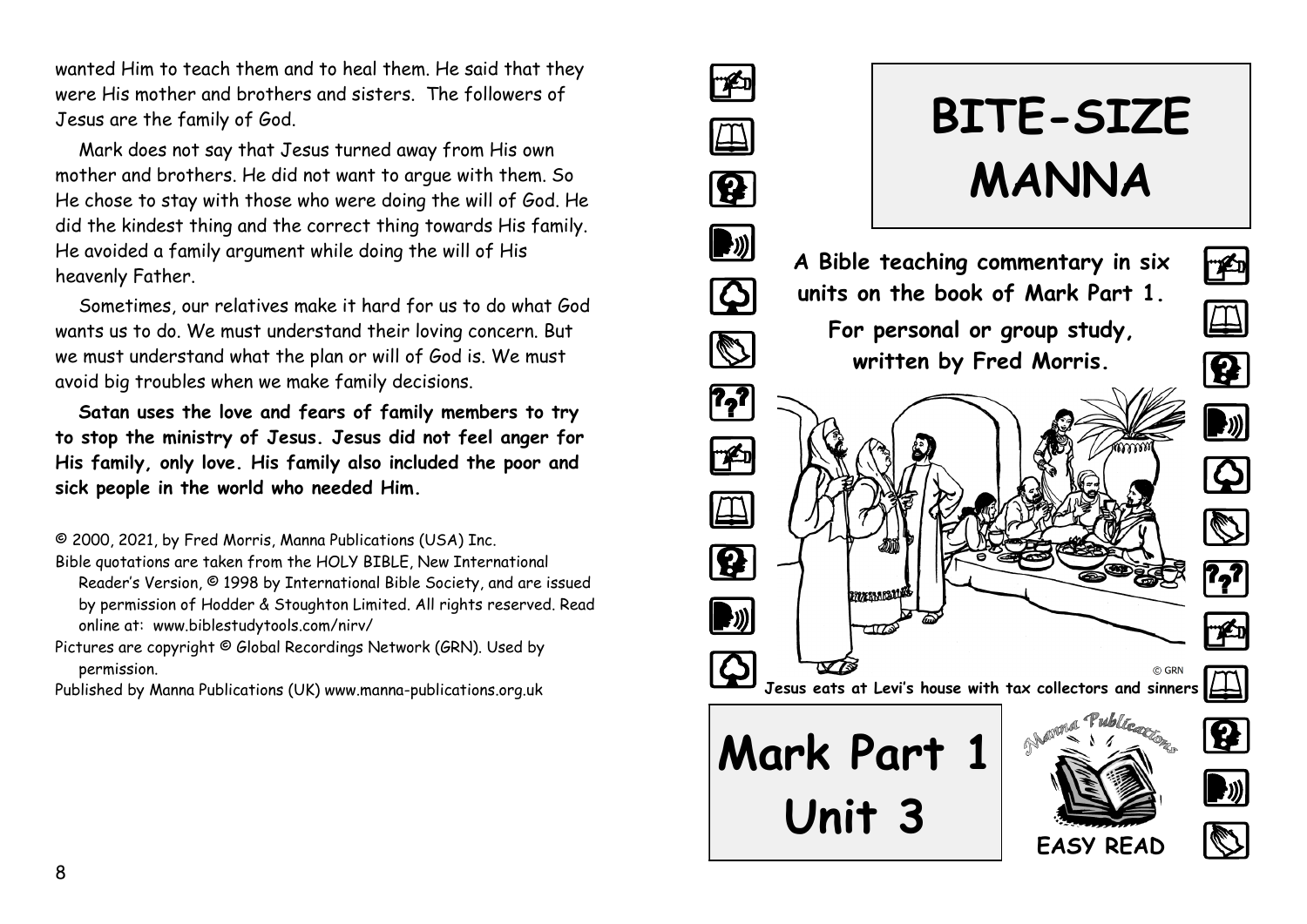### **Unit 3: Mark Chapter 2:12 to Chapter 3**

#### **Jesus Makes Friends with Sinners**

Everyone watched the man get up and go home. They praised God saying, "We have never seen anything like this!".

Then Jesus went out and spoke to the crowd beside the Sea of Galilee. He wanted to more find men who would leave everything and follow Him. On this day He found Levi, a taxman, who was also called Matthew. Taxmen worked for the Roman government. The people did not like them because they were not honest. They collected taxes from the Jews and charged them too much money. However, Levi left his tax job and followed Jesus.

Levi invited Jesus and the other disciples to eat at his house. Some Jewish teachers of the Law who were Pharisees were there. They asked, "Why does He eat with tax collectors and sinners?"

Jesus heard them and said to them, "Those who are healthy do not need a doctor. People who are ill do need a doctor. I have not come to call those who think they are right with God to follow Me. I have come to call sinners to follow Me". This is still the ministry of Jesus today. We are all sinners who need to follow Jesus.

Jesus wanted to help the people who needed the most help. He wanted to heal their souls as well as their bodies. These people welcomed Jesus but some of the religious leaders did not want to follow Jesus. They were looking for the Messiah but they did not want Jesus. This is why Jesus chose to work with people who would listen to Him. The hearts of many of the religious leaders were hard and their minds were closed.

#### **The Power of God over Satan**

Again, large crowds gathered to listen to Jesus. The Pharisees said, "He is driving out demons by the power of the prince of demons".

Jesus asked them, "How can Satan drive out Satan?" This did not make

- "If a kingdom fights against itself, it cannot stand."
- "If a family fights against itself, it cannot stand."
- "If Satan fights against himself … he cannot stand."

Jesus also said that if you rob a house, you must first tie up the strong man who owns the house.

Satan is strong, but Jesus is stronger than Satan. Jesus came to bind the strong man and to free his prisoners. Jesus drives out demons. He also came to people bound by sin and by religious traditions, to set them free.

"Evil words against God will be forgiven. But anyone who speaks evil things against the Holy Spirit will never be forgiven." He said this because the teachers of the Law said that He had an evil spirit. Jesus was filled with the Holy Spirit.

### **Jesus and his Mother and Brothers**

It may surprise you to read that on one occasion Jesus did not want to see His mother and brothers. He knew that they wanted to take Him away. They were worried about the things people were saying about Him. Some people thought that Jesus was mad.

Jesus did not want to argue with His family. So He chose not to see them. In this way, they would not delay the plan of God. He wanted to stay with the people who needed Him. The crowds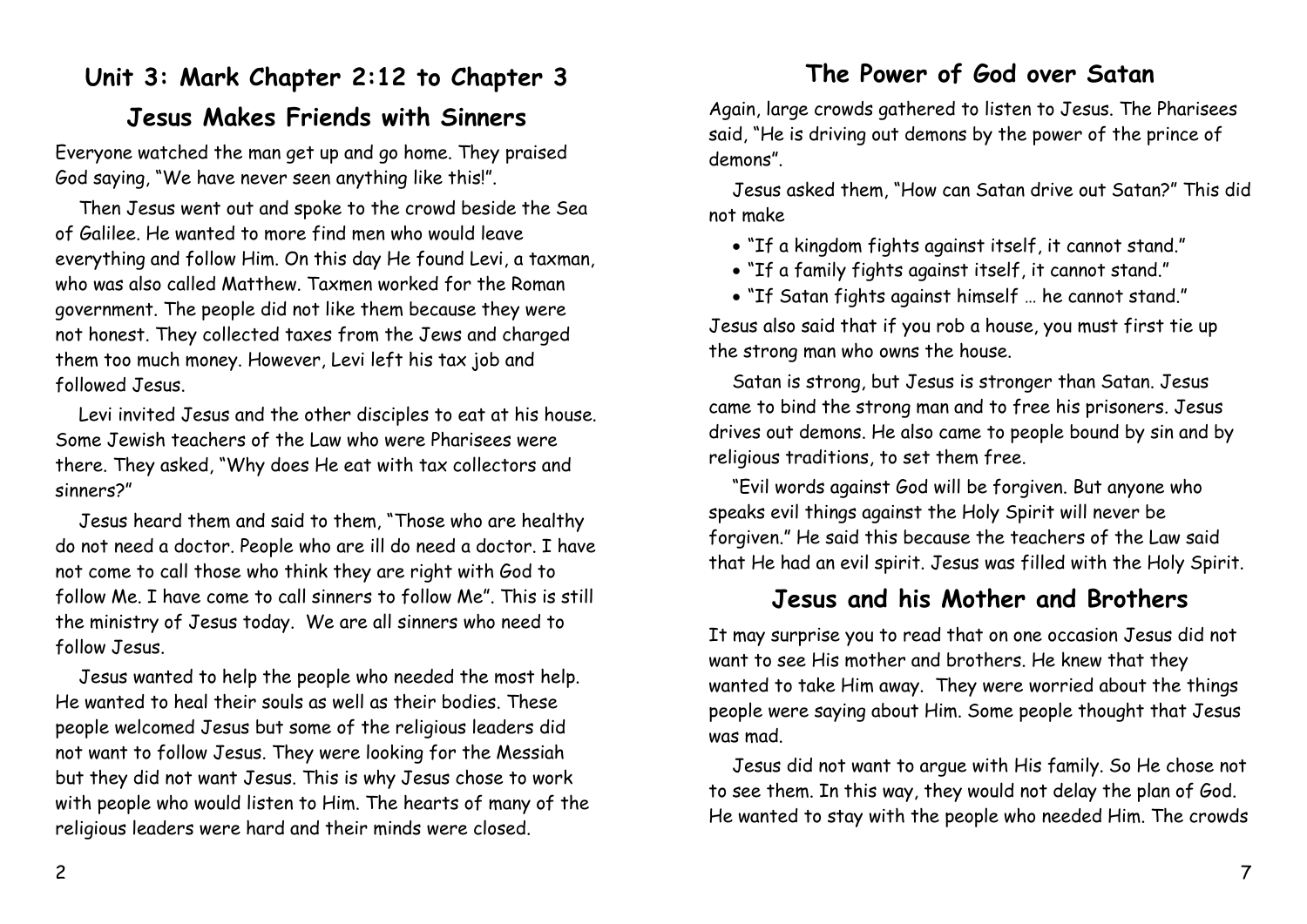Jesus was kind to the man with the weak and twisted hand. He was angry with the religious leaders because they were stubborn and hard-hearted. He knew that it was right to do good things on the Sabbath day. It is God's seventh day of rest.

#### **Jesus Teaches the Twelve Disciples**

Jesus went to the Sea of Galilee with His followers. Great numbers of people came from near and far away to hear Him. The people were pushing and crushing Jesus, so He stood in a boat on the lake and taught them. Voices can be heard a long way across water.

Jesus healed many people in this region. He stopped the evil spirits from shouting out that He was the Son of God. He did not want the unclean spirits to speak about Him. Satan will try to do anything to stop the witness of Jesus. Jesus came to honour and obey God His Father. He came to save and to serve others.

Later, Jesus went to the hills. He chose twelve of His followers and called then His disciples:

- to be with Him at all times;
- to teach them about the Kingdom of God;
- to send them out to teach and to preach;
- to give them power to heal and authority to drive out demons.

The twelve disciples included Judas who later betrayed Jesus.

For three years, Jesus taught the disciples to be messengers of God. He encouraged them to tell the Good News from God that salvation is through the Lord Jesus Christ. He taught them that it was the plan of God to sacrifice His Son to save sinners.

## **Jesus Shows a Better Way of Doing Things**

The Pharisees thought that they were good people. They fasted, that is, they did not eat food for a time. They tried to obey all of the Law of God. God warns that all people are sinners. "There is no-one who does good, no-one at all". The apostle Paul repeats these same words. "No-one is right with God".

The disciples of John were also fasting. The Jews fasted for many reasons:

- To show sorrow when someone had died.
- To think more about God and less about food.
- To help them keep the laws on special holy days.
- To spend more time in prayer for something important.

Some people wanted to know why the disciples of Jesus were not fasting. Jesus spoke about a Jewish wedding feast. Jewish brides and bridegrooms opened their houses for the guests to come in. The guests visited, ate well and were happy for the bridegroom and the bride. But when the bridegroom dies, they will be sad and stop eating food for that day. He said this because He would be with them for a short time and they would be happy. Later, He would be taken away and they would be sad. That would be the time when they could fast.

Jesus came to show the Jews a new and better way. Men, not God, made many of their religious traditions. They were afraid to change their ways.

Jesus gave them good advice:

1. Do not sew a new patch of cloth onto old cloth. It will tear and make the hole larger.